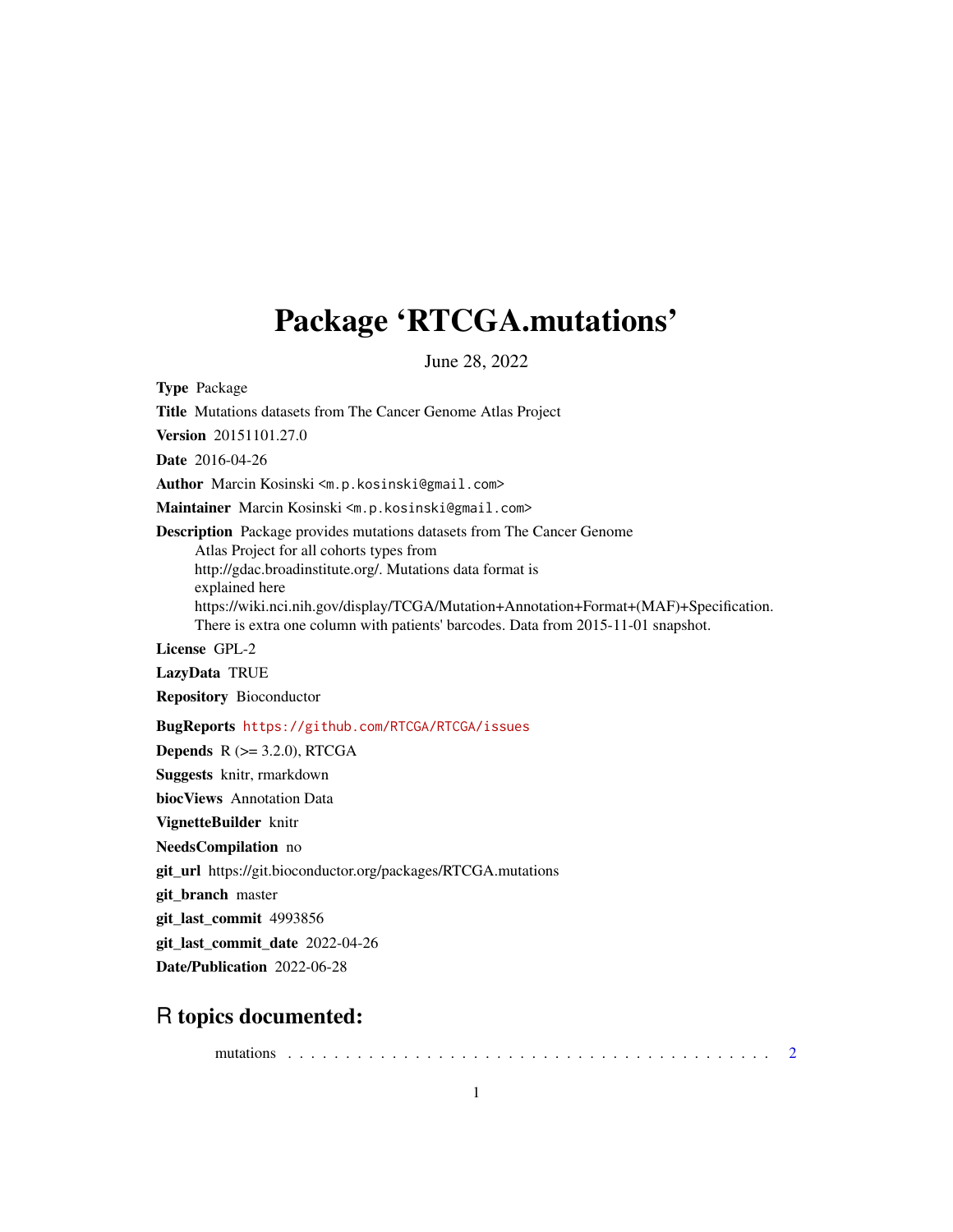#### <span id="page-1-0"></span>2 mutations and  $\mathbb{R}^n$  mutations are not in the set of  $\mathbb{R}^n$  mutations and  $\mathbb{R}^n$  mutations are not in the set of  $\mathbb{R}^n$  mutations are not in the set of  $\mathbb{R}^n$  mutations are not in the set of  $\mathbb{R}^n$

#### **Index** [4](#page-3-0)

#### Description

Package provides mutations datasets from The Cancer Genome Atlas Project for all cohorts types from <http://gdac.broadinstitute.org/>. Data were downloaded using [RTCGA-package](#page-0-0) and contain snapshots for the date: 2015-11-01. The process is described here: [http://rtcga.](http://rtcga.github.io/RTCGA/) [github.io/RTCGA/](http://rtcga.github.io/RTCGA/). Use cases, examples and information about datasets in RTCGA.data family can be found here: browseVignettes("RTCGA") Mutations data format is explained here https://wiki.nci.nih.gov/display/TC There is extra one column with patients' barcodes.

#### Usage

| ACC.mutations           |
|-------------------------|
| BLCA.mutations          |
| BRCA.mutations          |
| CESC.mutations          |
| CHOL.mutations          |
| COAD.mutations          |
| COADREAD.mutations      |
| DLBC.mutations          |
| ESCA.mutations          |
| <b>GBMLGG.mutations</b> |
| GBM.mutations           |
| HNSC.mutations          |
| KICH.mutations          |
| KIPAN.mutations         |
| KIRC.mutations          |
| KIRP.mutations          |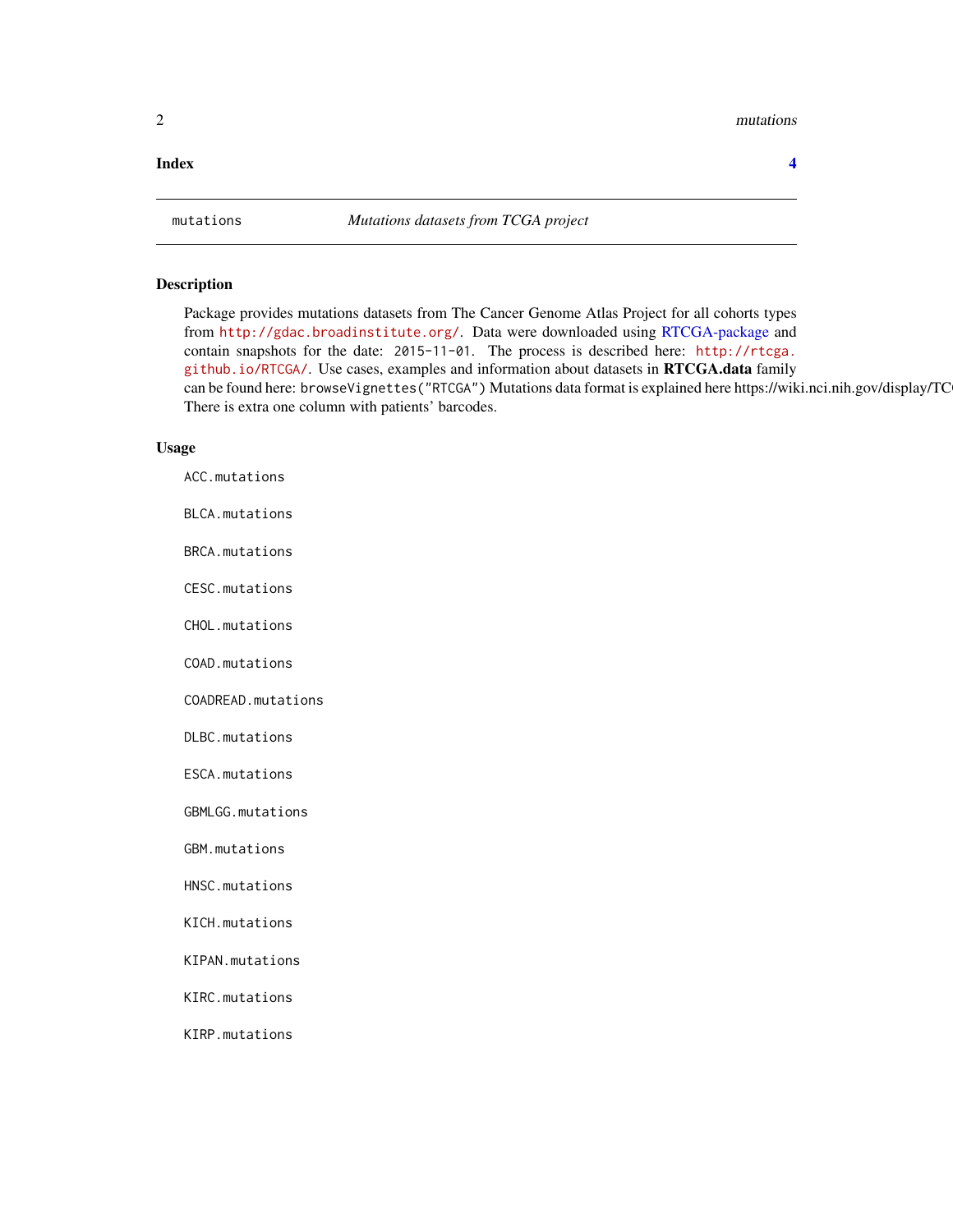#### mutations 3

LAML.mutations

LGG.mutations

LIHC.mutations

LUAD.mutations

LUSC.mutations

OV.mutations

PAAD.mutations

PCPG.mutations

PRAD.mutations

READ.mutations

SKCM.mutations

STAD.mutations

STES.mutations

SARC.mutations

TGCT.mutations

THCA.mutations

UCEC.mutations

UCS.mutations

UVM.mutations

#### Details

browseVignettes("RTCGA")

#### Value

Data frames with mutations data.

#### Source

<http://gdac.broadinstitute.org/>